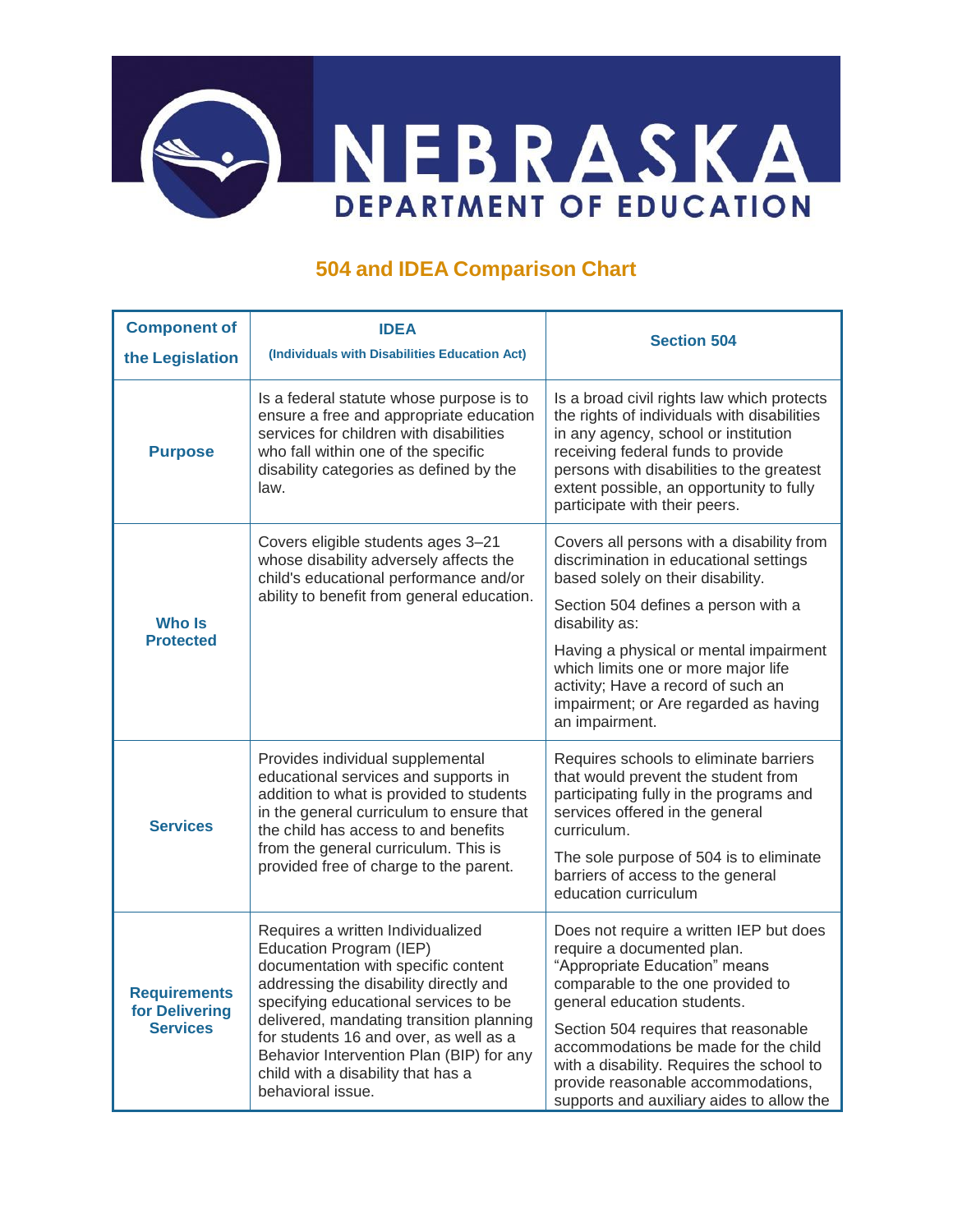| <b>Component of</b>                    | <b>IDEA</b>                                                                                                                                                                                                                                                                                                                                                                                                                                                                                                                                                                                                                                                                                                                                                                                                                                                                                 |                                                                                                                                                                                                                                                                                                                                                                                                                                     |
|----------------------------------------|---------------------------------------------------------------------------------------------------------------------------------------------------------------------------------------------------------------------------------------------------------------------------------------------------------------------------------------------------------------------------------------------------------------------------------------------------------------------------------------------------------------------------------------------------------------------------------------------------------------------------------------------------------------------------------------------------------------------------------------------------------------------------------------------------------------------------------------------------------------------------------------------|-------------------------------------------------------------------------------------------------------------------------------------------------------------------------------------------------------------------------------------------------------------------------------------------------------------------------------------------------------------------------------------------------------------------------------------|
| the Legislation                        | (Individuals with Disabilities Education Act)                                                                                                                                                                                                                                                                                                                                                                                                                                                                                                                                                                                                                                                                                                                                                                                                                                               | <b>Section 504</b>                                                                                                                                                                                                                                                                                                                                                                                                                  |
|                                        | "Appropriate Education" is defined as a<br>program reasonably calculated to<br>provide "educational benefit" to the<br>student. Related services are provided<br>as required for the student to benefit<br>from the educational process and are<br>aligned with specially designed<br>instruction (e.g., counseling, speech,<br>transportation, occupational and<br>physical therapy, etc.)                                                                                                                                                                                                                                                                                                                                                                                                                                                                                                 | child to participate in the general<br>curriculum.                                                                                                                                                                                                                                                                                                                                                                                  |
| <b>Funding</b>                         | Provides additional funding to states for<br>eligible students                                                                                                                                                                                                                                                                                                                                                                                                                                                                                                                                                                                                                                                                                                                                                                                                                              | Does not provide additional funds.                                                                                                                                                                                                                                                                                                                                                                                                  |
|                                        |                                                                                                                                                                                                                                                                                                                                                                                                                                                                                                                                                                                                                                                                                                                                                                                                                                                                                             | Additionally, IDEA funds may not be<br>used to serve children found eligible<br>under section 504 only.                                                                                                                                                                                                                                                                                                                             |
| <b>Evaluation</b><br><b>Procedures</b> | A full Multi-Factored Evaluation (MFE) is<br>required, using a variety of assessment<br>tools and strategies to gather relevant<br>functional and developmental<br>information, including information<br>provided by the parent that may assist<br>the team in determining whether the<br>child has a disability and how it affects<br>the child's educational program.<br>Multiple assessment tools must be used<br>to assess the child in all areas of the<br>suspected disability.<br>Written consent is necessary by parent<br>or guardian before an initial evaluation<br>is conducted<br>Requires a reevaluation every three<br>years by IEP team to determine if<br>services are still needed to address<br>student disability unless the parent and<br>other members of the IEP team agree it<br>is not necessary.<br>Reevaluation is not required before a<br>change of placement. | Evaluation draws on information from a<br>variety of sources in the area of<br>concern. A group decision is made with<br>persons knowledgeable about the<br>student, evaluation data, and available<br>educational placement options. Written<br>consent is not necessary before<br>completing an evaluation; however,<br>notice must be provided to parent or<br>guardian.<br>Requires yearly reevaluations or<br>periodic review. |
| Independent<br><b>Evaluation</b>       | Allows parents to request an<br>Independent Educational Evaluation<br>(IEE) at the school district's expense if<br>parent/guardian disagrees with the<br>evaluation obtained by the school<br>district. The Independent Evaluator<br>must meet the same criteria as the                                                                                                                                                                                                                                                                                                                                                                                                                                                                                                                                                                                                                     | Does not allow independent evaluations<br>at the district's expense or the ability to<br>request an independent educational<br>evaluation.                                                                                                                                                                                                                                                                                          |

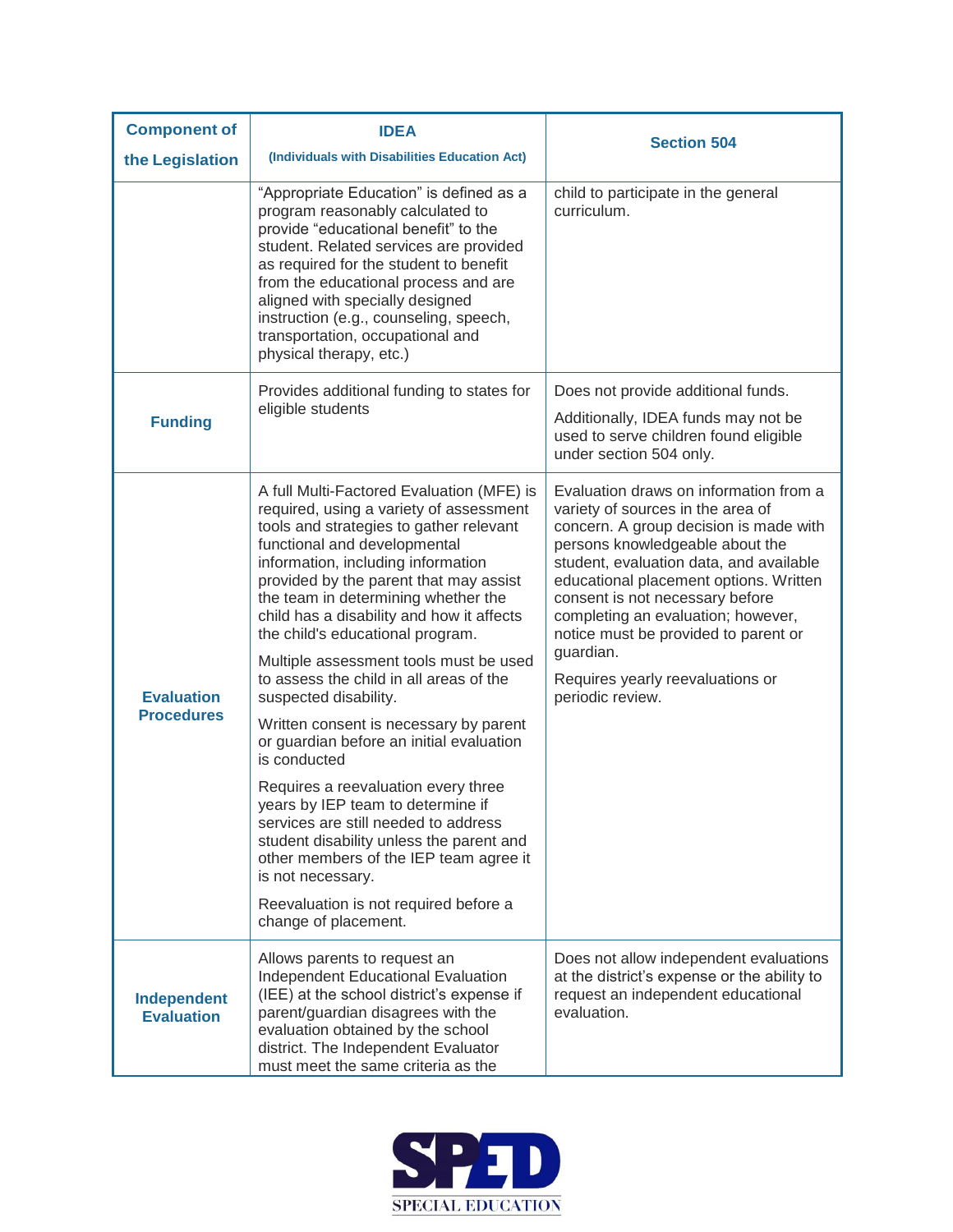| <b>Component of</b>                    | <b>IDEA</b>                                                                                                                                                                                                                                                                                                                                                                                                                                                                                                                                                                                                                                                                                                                                                  | <b>Section 504</b>                                                                                                                                                                                                                                                                                                                                                                                                                                                                                                                                                                                                                                                                                                                                                                                                                                                                                                                                  |
|----------------------------------------|--------------------------------------------------------------------------------------------------------------------------------------------------------------------------------------------------------------------------------------------------------------------------------------------------------------------------------------------------------------------------------------------------------------------------------------------------------------------------------------------------------------------------------------------------------------------------------------------------------------------------------------------------------------------------------------------------------------------------------------------------------------|-----------------------------------------------------------------------------------------------------------------------------------------------------------------------------------------------------------------------------------------------------------------------------------------------------------------------------------------------------------------------------------------------------------------------------------------------------------------------------------------------------------------------------------------------------------------------------------------------------------------------------------------------------------------------------------------------------------------------------------------------------------------------------------------------------------------------------------------------------------------------------------------------------------------------------------------------------|
| the Legislation                        | (Individuals with Disabilities Education Act)                                                                                                                                                                                                                                                                                                                                                                                                                                                                                                                                                                                                                                                                                                                |                                                                                                                                                                                                                                                                                                                                                                                                                                                                                                                                                                                                                                                                                                                                                                                                                                                                                                                                                     |
|                                        | district requires for their employees and<br>must be approved by all parties.                                                                                                                                                                                                                                                                                                                                                                                                                                                                                                                                                                                                                                                                                |                                                                                                                                                                                                                                                                                                                                                                                                                                                                                                                                                                                                                                                                                                                                                                                                                                                                                                                                                     |
| <b>Procedural</b><br><b>Safeguards</b> | Requires written notice to<br>parent/guardian prior to identification,<br>evaluation and/or placement of child.<br>Changes of services or placement must<br>have written notice before any change<br>can take place. Requires due process<br>rights to be followed at all times and<br>manifestation determination hearing for<br>discipline procedures.<br>For any child with behavioral concerns a<br>Functional Behavior Assessment (FBA)<br>must be completed and a Behavior<br>Intervention Plan (BIP) written to assist<br>student in learning appropriate<br>behaviors and providing supports to<br>enable student to be successful in their                                                                                                          | Does not require written notice.<br>Requires notice before a "significant<br>change" in placement-requires due<br>process rights if referred for formal<br>evaluation under IDEA, and the team<br>determines not to evaluate.                                                                                                                                                                                                                                                                                                                                                                                                                                                                                                                                                                                                                                                                                                                       |
| <b>Placement</b><br><b>Decisions</b>   | learning community.<br>Requires district and schools to use<br>information from a variety of sources.<br>Consider all documented information<br>and use a team approach to make<br>eligibility decisions. Team members are<br>identified under IDEA and must be<br>knowledgeable about the child,<br>evaluation data, and the continuum of<br>placements and services available.<br>Requires that student receives a free<br>and appropriate education with his/her<br>non-disabled peers in the least<br>restricted environment.<br>IEP meeting is required before any<br>change in placement or services is<br>made. Students are eligible for a full<br>continuum of placement options<br>including regular education with related<br>services as needed. | Requires district and schools to use<br>information from a variety of sources.<br>Consider all documented information.<br>Use a team approach to make eligibility<br>decisions, with team members being<br>knowledgeable about the child,<br>evaluation data, and the continuum of<br>placements and services available.<br>The student must receive a free and<br>appropriate education with his/her non-<br>disabled peers.<br>Meeting is not required for a change of<br>placement. Students are served in<br>general education with or without<br>modification. Possible accommodations<br>under a 504 plan could be:<br>Structured learning environment<br>Repeated or simplified instructions<br>Behavior management or intervention<br>strategies<br>Modified testing procedures-small<br>group; oral testing; extended time; test<br>read to student.<br>Tape recorders, spell checkers,<br>calculators, computers, word processor,<br>etc. |